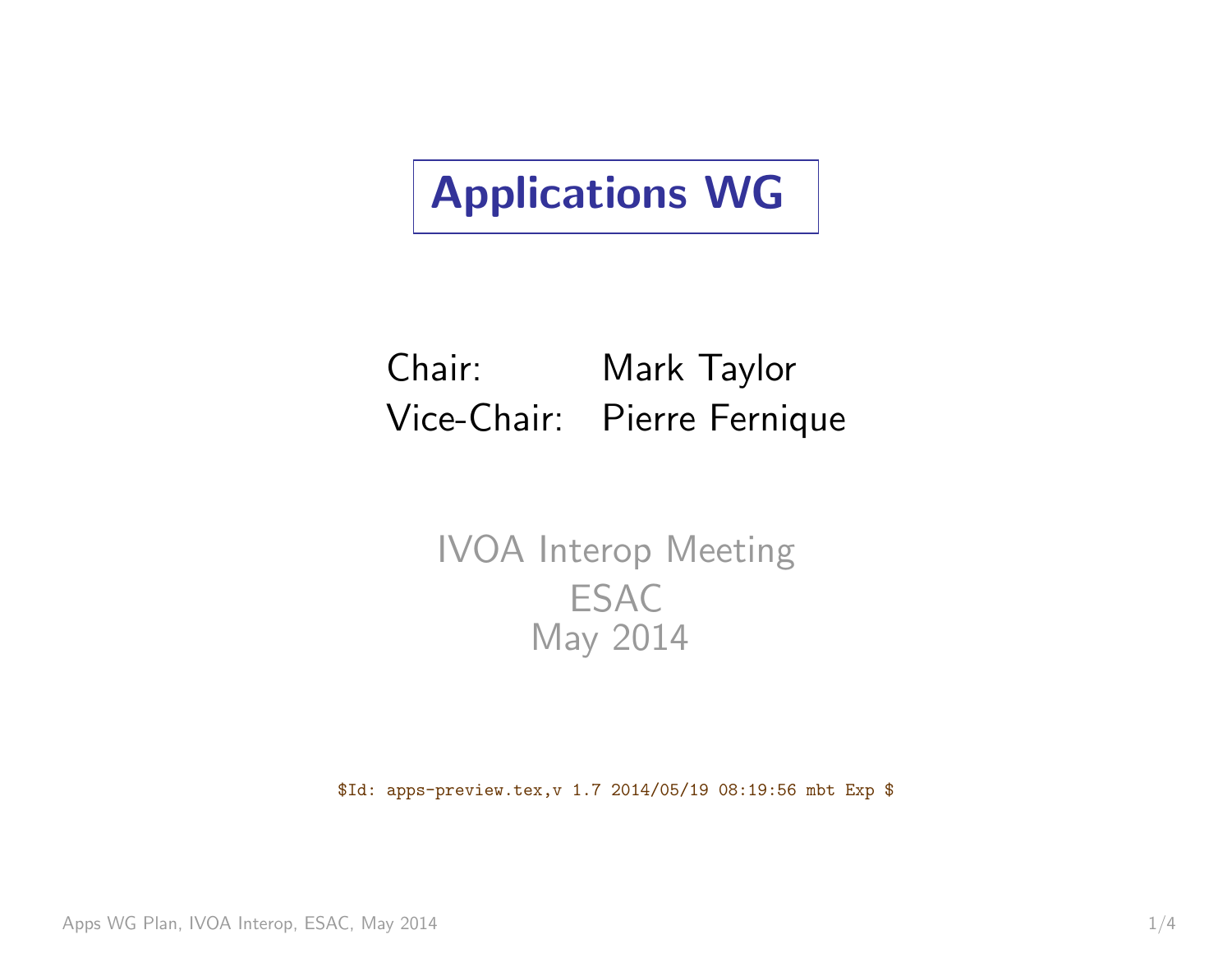# Standards

### MOC 1.0: HEALPix Multi-Order Coverage map

- Content
	- $\triangleright$  Compact, easy-to-process HEALPix-based description of sky regions
	- $\triangleright$  Note it is one tool and not the IVOA standard for coverage description
- Progress
	- $\triangleright$  RFC/TCG review Feb–May 2014
	- $\triangleright$  Useful comments supplied, some adjustments
	- $\triangleright$  All WGs recommend approval of current version [PR-MOC-1.0-20140512](http://wiki.ivoa.net/internal/IVOA/MOC1RFC/PR-MOC-1.0-20140512.pdf)
	- $\triangleright$  Submitted to Exec for approval this week

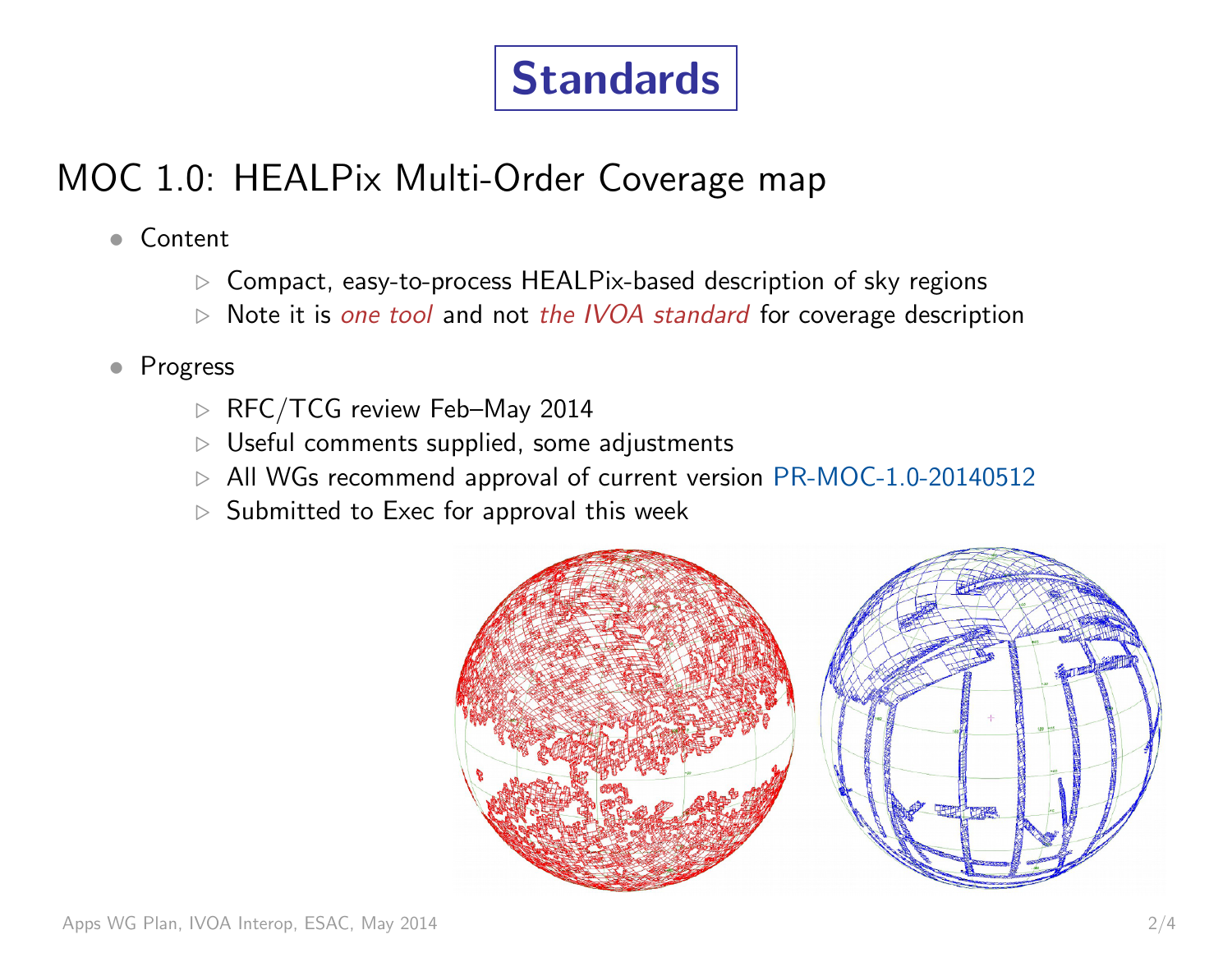# Codebases and Repositories

### Applications Special: Tuesday 12:00, D001/2 (Plenary)

- Should there be IVOA-level code repository/repositories?
- $\bullet$  Should there be IVOA-level code packaging/distribution/endorsement?
- If so what should they look like?
- Are we missing out on opportunities for collaborative development?
- Can we help users answer "Where can I download the VO?"